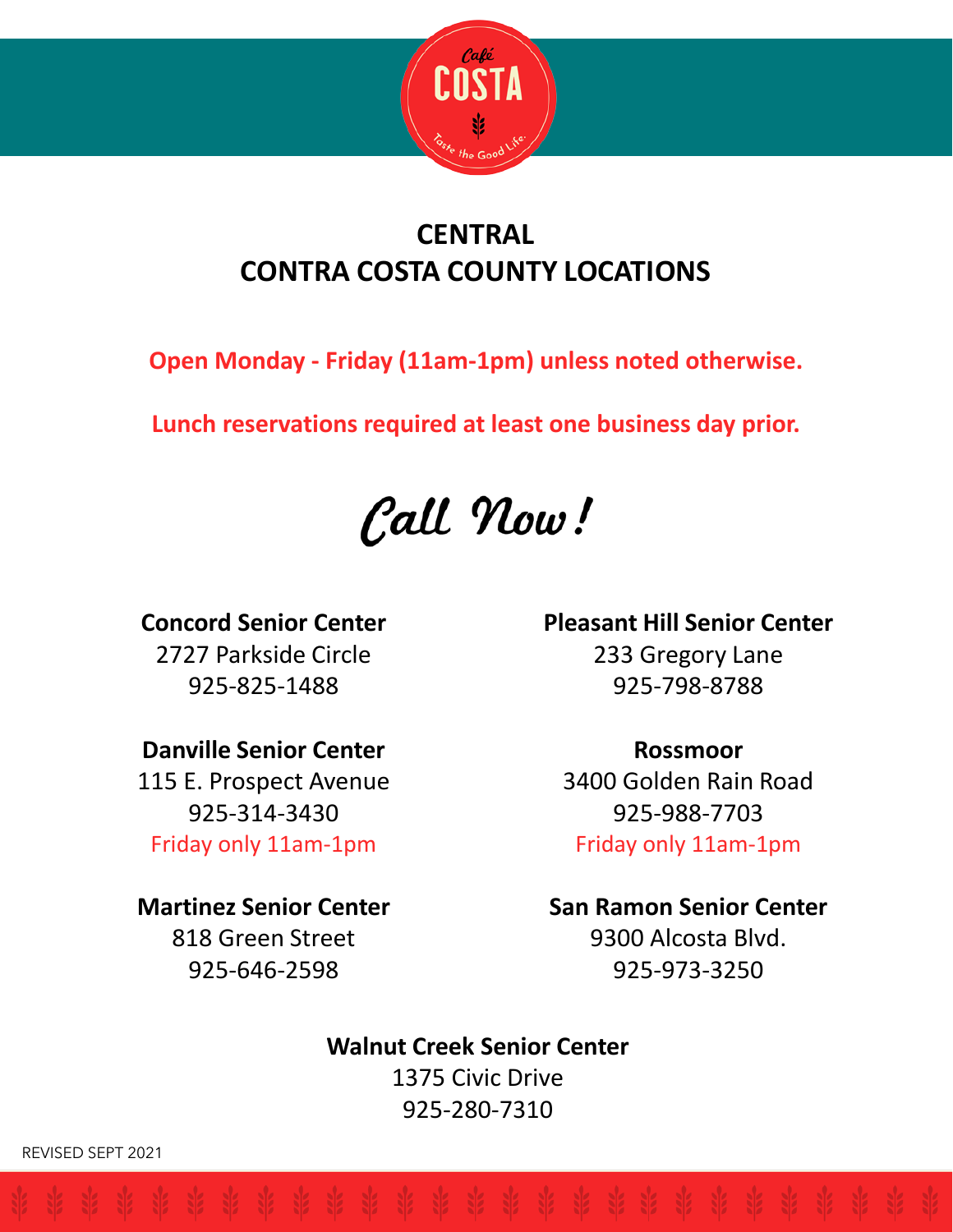

# **EAST CONTRA COSTA COUNTY LOCATIONS**

**Open Monday - Friday (11am-1pm) unless noted otherwise.**

**Lunch reservations required at least one business day prior.**

Call Now!

### **Ambrose Center/Bay Point**

3105 Willow Pass Road 925-458-2662

### **Antioch Senior Center**

415 W. 2nd Street 925-757-7325 925-778-1158

### **Brentwood Senior Center**

193 Griffith Lane 925-516-5398

### **Pittsburg Senior Center**

300 Presidio Lane 925-439-2136

### **Oakley Senior Center**

215 Second Street 925-626-7223 Wednesday only 11am-1pm

REVISED SEPT 2021